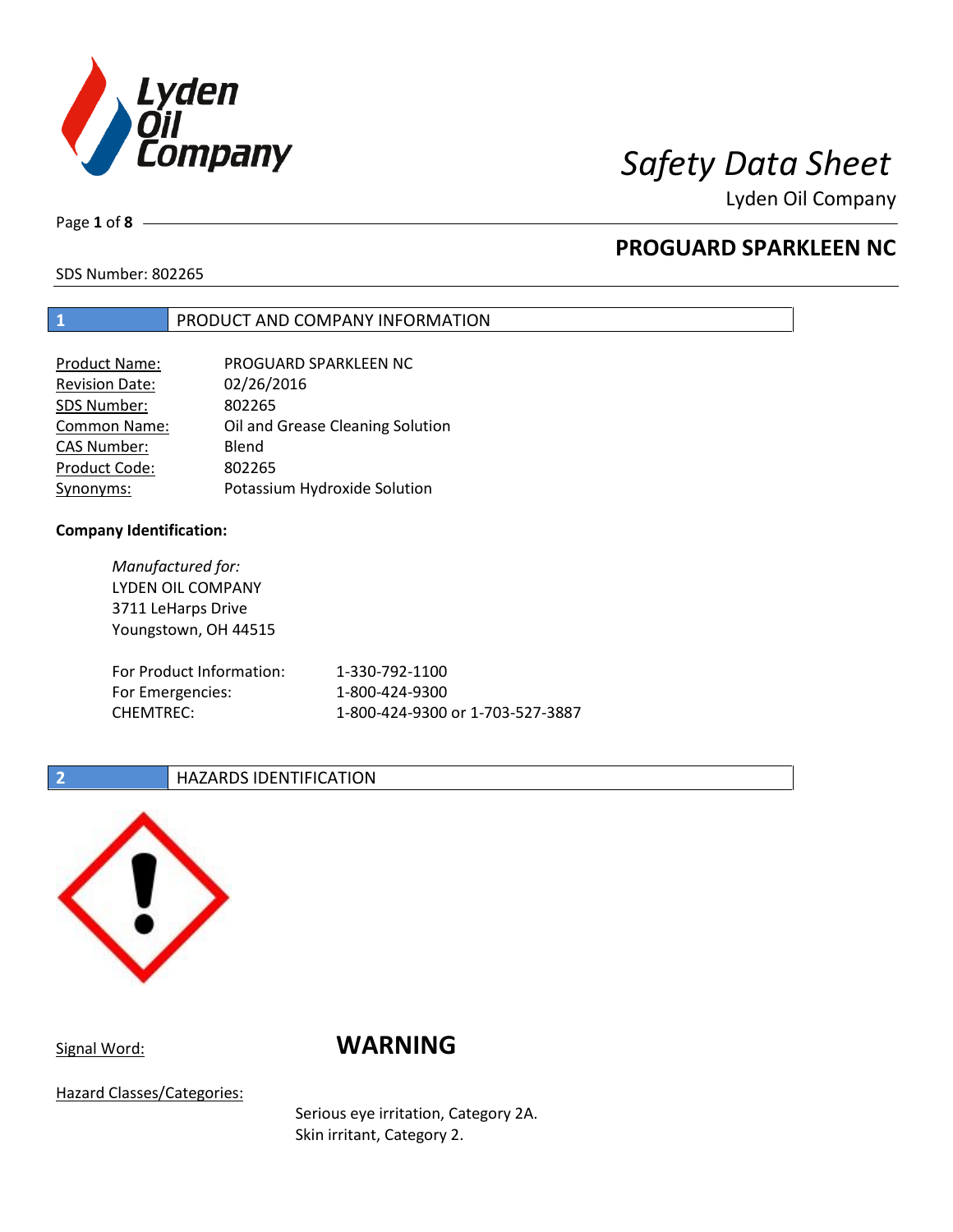

Lyden Oil Company

| Page 2 of $8 -$                 |                                                                       |
|---------------------------------|-----------------------------------------------------------------------|
|                                 | <b>PROGUARD SPARKLEEN NC</b>                                          |
| <b>SDS Number: 802265</b>       |                                                                       |
| Hazard Statement(s):            |                                                                       |
|                                 | H319: Causes serious eye irritation.                                  |
|                                 | H315: Causes skin irritation.                                         |
|                                 |                                                                       |
| <b>Precaution Statement(s):</b> |                                                                       |
|                                 | P101: If medical advice is needed, have product container or label at |
|                                 | hand.                                                                 |
|                                 | P102: Keep out of reach of children.                                  |
|                                 | P103: Read label before use.                                          |
|                                 | P280: Wear protective gloves and eye protection.                      |
|                                 | P302+352: IF ON SKIN: Wash with plenty of soap and water.             |
|                                 | P332+313: If skin irritation occurs: Get medical advice/attention.    |
|                                 | P305+351+338: IF IN EYES: Rinse cautiously with water for several     |
|                                 | minutes. Remove contact lenses if present and easy to $do$ – continue |
|                                 | rinsing.                                                              |
|                                 | P337+313: If eye irritation persists get medical advice/attention.    |
|                                 | P362+364: Take off contaminated clothing and wash it before reuse.    |
| Other Hazard Statement(s):      |                                                                       |
|                                 | -NFPA Ratings:                                                        |
|                                 | Health = $1$                                                          |
|                                 | $Fire = 0$                                                            |
|                                 | Reactivity = $0$                                                      |
|                                 |                                                                       |

### **3** COMPOSITION / INFORMATION ON INGREDIENTS

### Ingredients:

### *Mixture of the substances listed below with nonhazardous additions.*

| <b>Chemical Name</b> | <b>CAS Number</b> | Percentage |
|----------------------|-------------------|------------|
| Potassium Hydroxide  | 1310-58-3         |            |

*\*Any concentration shown as a range is to protect confidentiality or is due to batch variation.*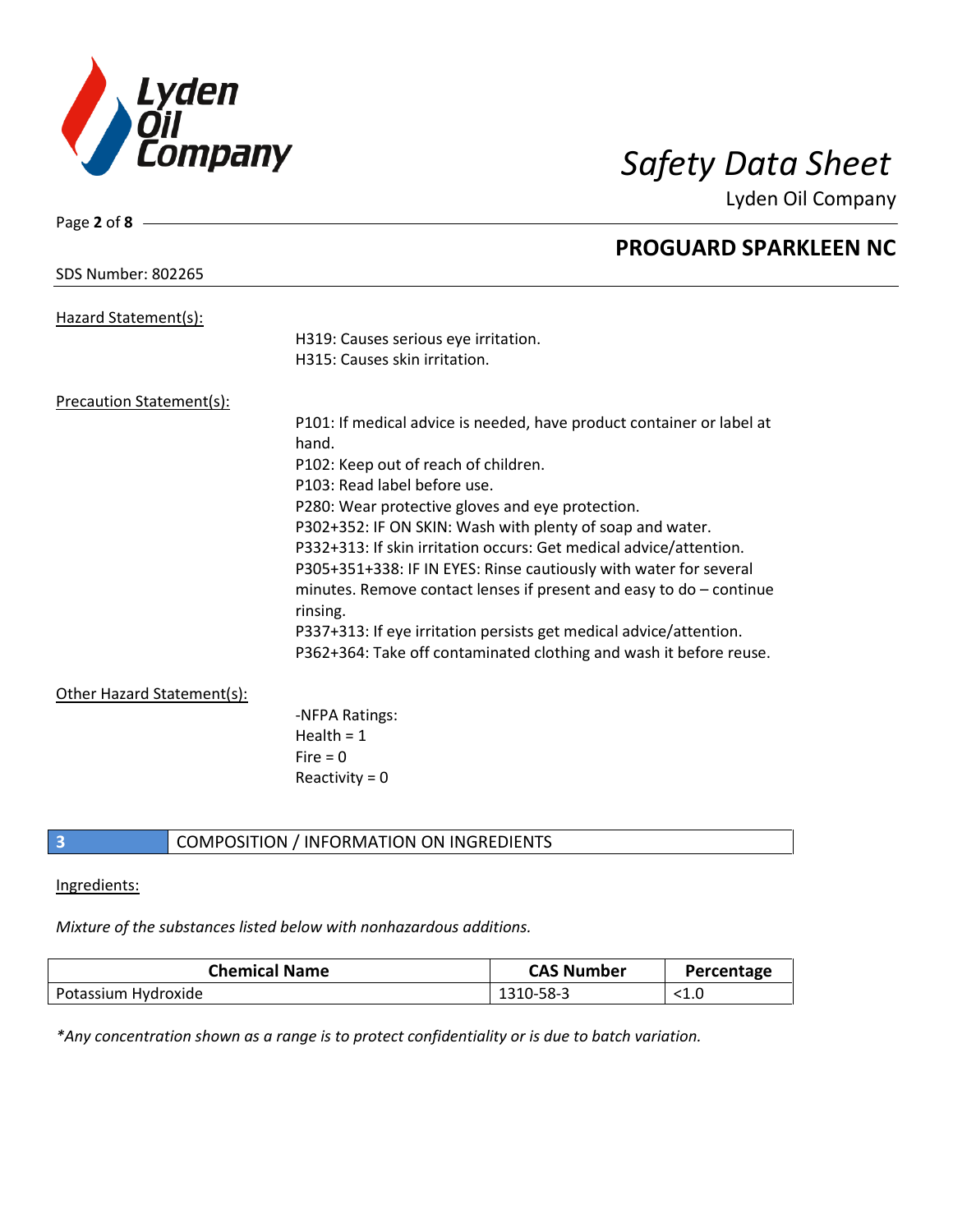

Lyden Oil Company

SDS Number: 802265

Page **3** of **8**

| <b>FIRST AID MEASURES</b><br>4                |                                                                                                                                                                                                                                                                                                                                                                                                                   |
|-----------------------------------------------|-------------------------------------------------------------------------------------------------------------------------------------------------------------------------------------------------------------------------------------------------------------------------------------------------------------------------------------------------------------------------------------------------------------------|
| Description of First Aid Measures:            |                                                                                                                                                                                                                                                                                                                                                                                                                   |
| Inhalation:                                   |                                                                                                                                                                                                                                                                                                                                                                                                                   |
|                                               | Remove victim to fresh air and keep at rest in a position comfortable<br>for breathing. If the victim has difficulty breathing or tightness of the<br>chest, is dizzy, vomiting or unresponsive, give oxygen with rescue<br>breathing or CPR as required and transport to the nearest medical<br>facility.                                                                                                        |
| Skin Contact:                                 |                                                                                                                                                                                                                                                                                                                                                                                                                   |
|                                               | Flush skin with water, wash with soap and water. If irritation occurs,<br>get medical attention. Remove contaminated clothing. Do not reuse<br>clothing until cleaned. If material is injected under the skin, transport<br>to the nearest medical facility for additional treatment. If redness,<br>swelling, pain and/or blisters occur, transport to the nearest medical<br>facility for additional treatment. |
| Eye Contact:                                  |                                                                                                                                                                                                                                                                                                                                                                                                                   |
|                                               | Flush eyes with running water for at least 15 minutes. If redness,<br>burning, blurred vision or irritation persists, transport to nearest<br>medical facility for additional treatment.                                                                                                                                                                                                                          |
| Ingestion:                                    |                                                                                                                                                                                                                                                                                                                                                                                                                   |
|                                               | Do NOT induce vomiting and obtain medical attention. Have victim<br>rinse mouth out with water. If vomiting occurs spontaneously, keep<br>head below hips to prevent aspiration.                                                                                                                                                                                                                                  |
| Symptoms and Effects, both acute and delayed: | No further relevent data available.                                                                                                                                                                                                                                                                                                                                                                               |
|                                               |                                                                                                                                                                                                                                                                                                                                                                                                                   |
| <b>Recommended Actions:</b>                   |                                                                                                                                                                                                                                                                                                                                                                                                                   |

Treat symptomatically. Call a doctor or poison control center for guidance.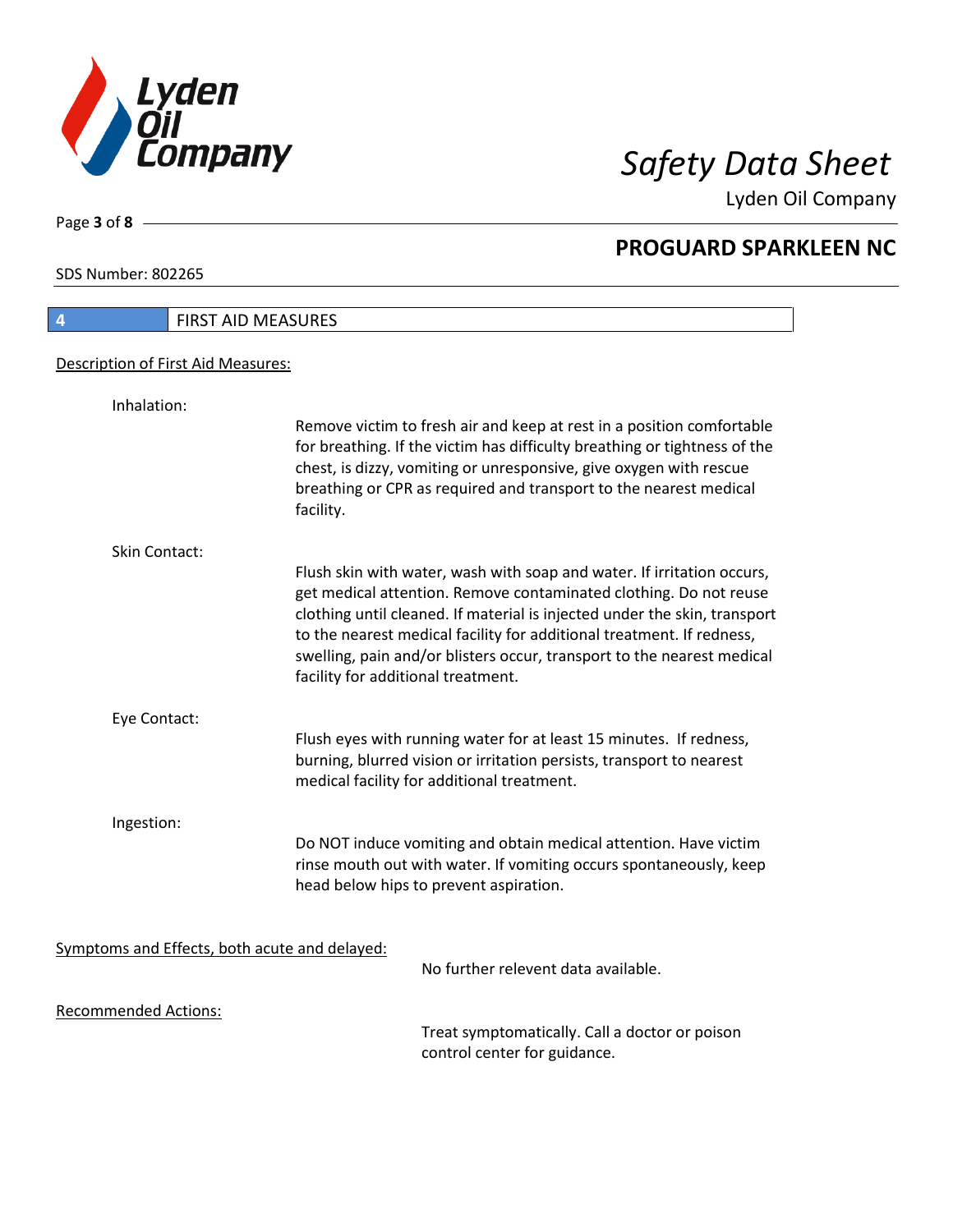

Lyden Oil Company

SDS Number: 802265

| FIRE FIGHTING MEASURES<br>5               |                                                                                                                                                              |
|-------------------------------------------|--------------------------------------------------------------------------------------------------------------------------------------------------------------|
| Recommended Fire-Extinguishing Equipment: | Use dry powder, foam, or carbon dioxide fire<br>extinguishers. Water may be ineffective in fighting<br>an oil fire unless used by experienced fire fighters. |
| Possible Hazards During a Fire:           | The material as received will not support<br>combustion, however its residues may; therefore,<br>procedures for an oil fire should be followed.              |
| Recommendations to Firefighters:          | Proper protective equipment including breathing<br>apparatus.                                                                                                |
| <b>ACCIDENTAL RELEASE MEASURES</b><br>6   |                                                                                                                                                              |
| <b>Personal Precautions:</b>              | Avoid contact with skin, eyes, and clothing.                                                                                                                 |
| <b>Emergency Procedures:</b>              | Contain spilled material, collect in suitable and<br>properly labeled containers.                                                                            |
| <b>Environmental Precautions:</b>         | Do not allow to reach sewage system or any water<br>course.<br>Do not allow to enter ground waters.                                                          |
| <b>Cleanup Procedures:</b>                |                                                                                                                                                              |

Pick up excess with inert absorbant material.

Page **4** of **8**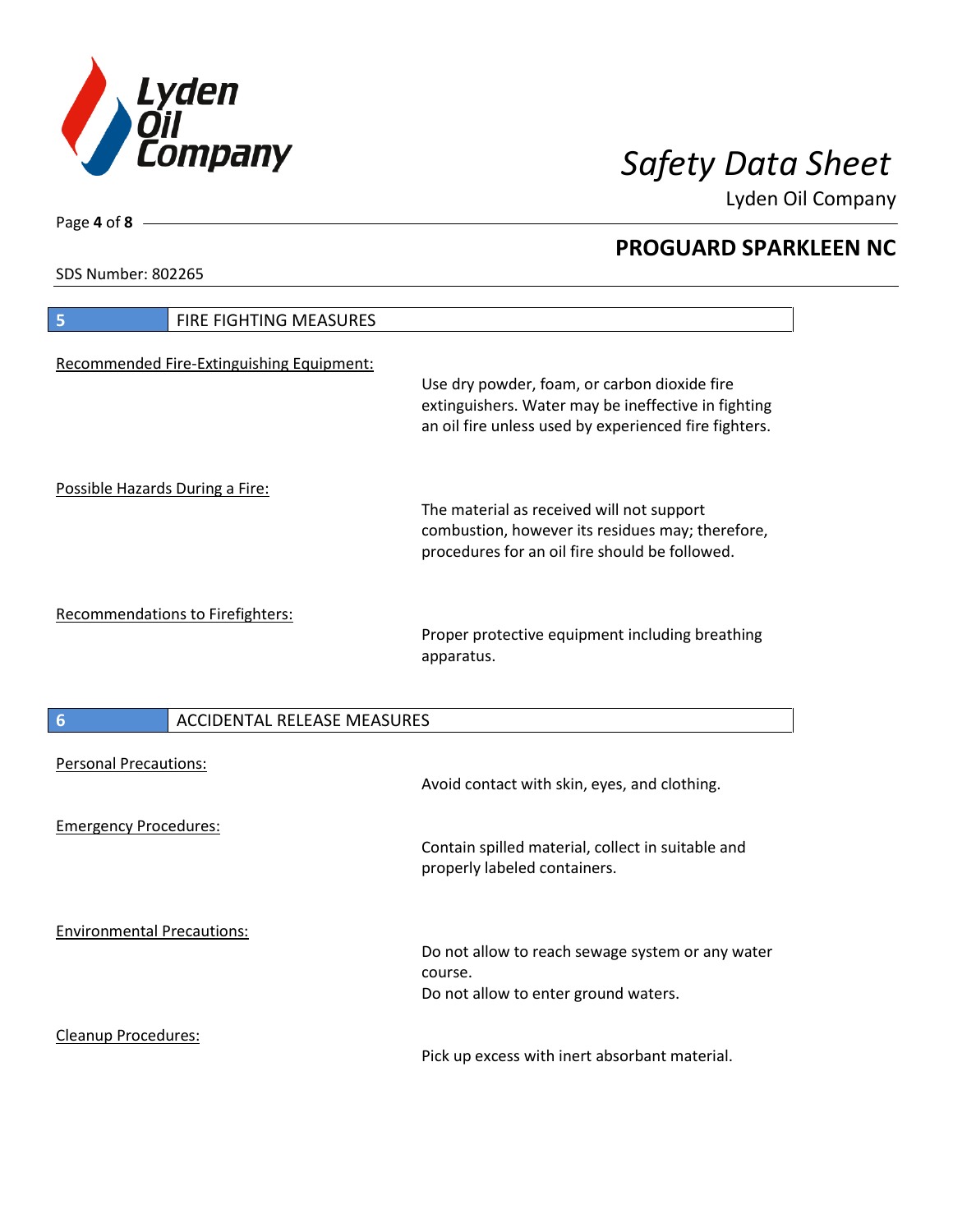

Lyden Oil Company

SDS Number: 802265

Page **5** of **8**

| <b>Handling Precautions:</b><br>Handle with care and avoid spillage on the floor.<br>Do not cut, weld, drill, grind, braze, or solder<br>container.<br><b>Storage Requirements:</b><br>Keep container tightly sealed.<br>Keep away from sources of ignition.<br>EXPOSURE CONTROLS / PERSONAL PROTECTION<br>8<br><b>Exposure Limits:</b><br>-1310-58-3 Potassium Hydroxide (<1.0%):<br>ACGIH TWA $-2mg/m3$<br><b>Engineering Controls:</b><br>All ventilation should be designed in accordance<br>with OSHA standard (29 CFR 1910.94).<br>Personal Protective Equipment: | 7 | <b>HANDLING AND STORAGE</b> |  |
|-------------------------------------------------------------------------------------------------------------------------------------------------------------------------------------------------------------------------------------------------------------------------------------------------------------------------------------------------------------------------------------------------------------------------------------------------------------------------------------------------------------------------------------------------------------------------|---|-----------------------------|--|
|                                                                                                                                                                                                                                                                                                                                                                                                                                                                                                                                                                         |   |                             |  |
|                                                                                                                                                                                                                                                                                                                                                                                                                                                                                                                                                                         |   |                             |  |
|                                                                                                                                                                                                                                                                                                                                                                                                                                                                                                                                                                         |   |                             |  |
|                                                                                                                                                                                                                                                                                                                                                                                                                                                                                                                                                                         |   |                             |  |
|                                                                                                                                                                                                                                                                                                                                                                                                                                                                                                                                                                         |   |                             |  |
|                                                                                                                                                                                                                                                                                                                                                                                                                                                                                                                                                                         |   |                             |  |
|                                                                                                                                                                                                                                                                                                                                                                                                                                                                                                                                                                         |   |                             |  |
|                                                                                                                                                                                                                                                                                                                                                                                                                                                                                                                                                                         |   |                             |  |
|                                                                                                                                                                                                                                                                                                                                                                                                                                                                                                                                                                         |   |                             |  |
|                                                                                                                                                                                                                                                                                                                                                                                                                                                                                                                                                                         |   |                             |  |
|                                                                                                                                                                                                                                                                                                                                                                                                                                                                                                                                                                         |   |                             |  |
|                                                                                                                                                                                                                                                                                                                                                                                                                                                                                                                                                                         |   |                             |  |
|                                                                                                                                                                                                                                                                                                                                                                                                                                                                                                                                                                         |   |                             |  |
|                                                                                                                                                                                                                                                                                                                                                                                                                                                                                                                                                                         |   |                             |  |
|                                                                                                                                                                                                                                                                                                                                                                                                                                                                                                                                                                         |   |                             |  |
|                                                                                                                                                                                                                                                                                                                                                                                                                                                                                                                                                                         |   |                             |  |
|                                                                                                                                                                                                                                                                                                                                                                                                                                                                                                                                                                         |   |                             |  |
|                                                                                                                                                                                                                                                                                                                                                                                                                                                                                                                                                                         |   |                             |  |
|                                                                                                                                                                                                                                                                                                                                                                                                                                                                                                                                                                         |   |                             |  |
| Keep away from foodstuffs, beverages, and feed.<br>Immediately remove all soiled and contaminated                                                                                                                                                                                                                                                                                                                                                                                                                                                                       |   |                             |  |
| clothing.                                                                                                                                                                                                                                                                                                                                                                                                                                                                                                                                                               |   |                             |  |
| Wash hands before breaks and at the end of work.                                                                                                                                                                                                                                                                                                                                                                                                                                                                                                                        |   |                             |  |
| Avoid contact with eyes and skin.                                                                                                                                                                                                                                                                                                                                                                                                                                                                                                                                       |   |                             |  |
| Use safety glasses and gloves.                                                                                                                                                                                                                                                                                                                                                                                                                                                                                                                                          |   |                             |  |
|                                                                                                                                                                                                                                                                                                                                                                                                                                                                                                                                                                         |   |                             |  |
| 9                                                                                                                                                                                                                                                                                                                                                                                                                                                                                                                                                                       |   |                             |  |
| PHYSICAL AND CHEMICAL PROPERTIES                                                                                                                                                                                                                                                                                                                                                                                                                                                                                                                                        |   |                             |  |

Color: Blue Physical State: Liquid Odor: Characteristic pH: 8.0 (at 10%)

Odor Threshold: Data not available Melting Point: Case Controller Muslim Data not available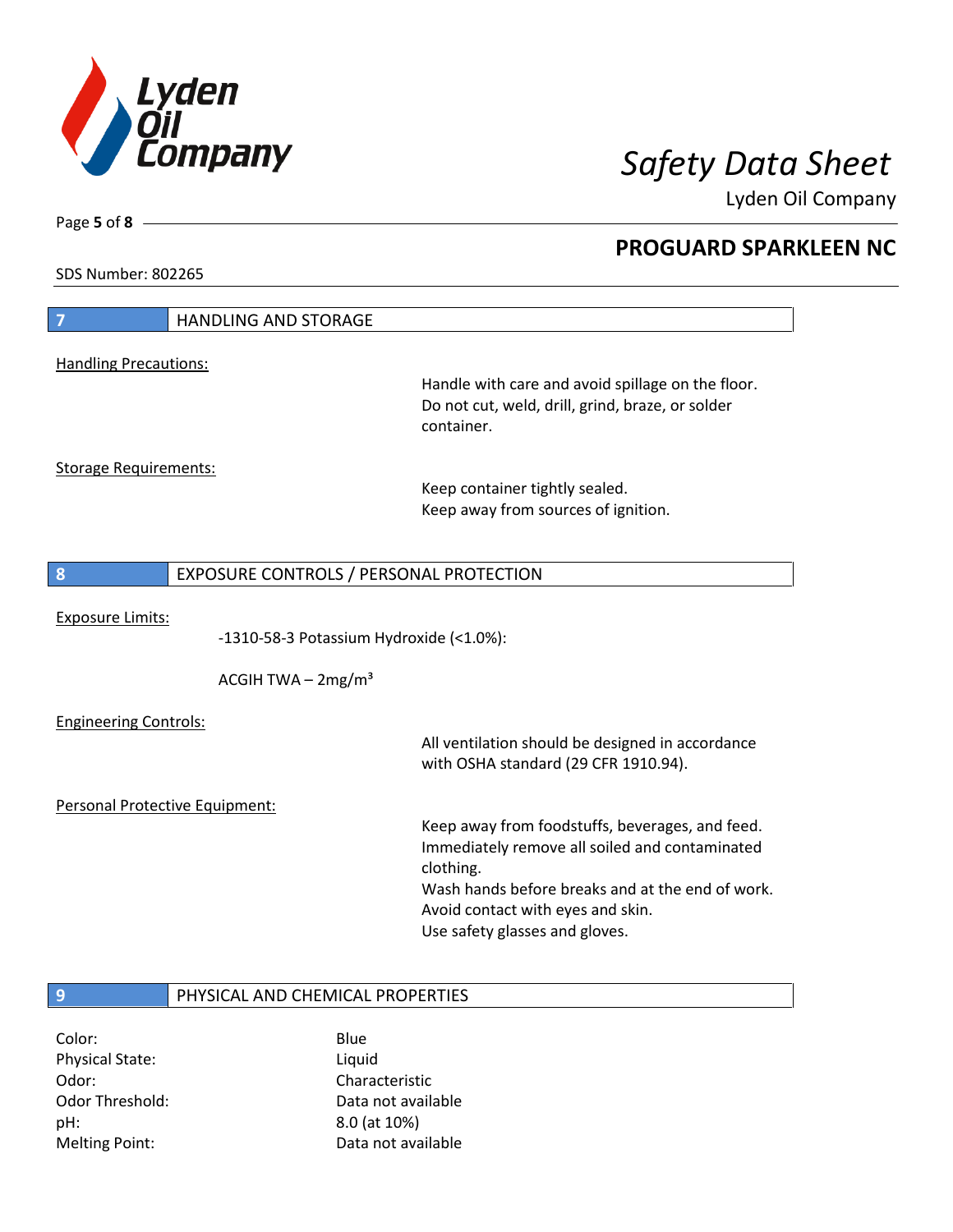

Lyden Oil Company

### SDS Number: 802265

Page **6** of **8**

| <b>Boiling Point:</b>         | $>212$ °F          |
|-------------------------------|--------------------|
| <b>Boiling Range:</b>         | Data not available |
| Flash Point:                  | Data not available |
| <b>Evaporation Rate:</b>      | ${<}1$             |
| Flammability:                 | Data not available |
| Flammability Limits:          | Data not available |
| Vapor Pressure:               | Data not available |
| Vapor Density:                | Data not available |
| <b>Relative Density:</b>      | 1.023              |
| Solubilities:                 | Soluble in water   |
| <b>Partition Coefficient:</b> | Data not available |
| Auto-Ignition Temperature:    | Data not available |
| Decomposition Temperature:    | Data not available |
| Viscosity:                    | Data not available |
|                               |                    |

### **10** STABILITY AND REACTIVITY

| Stability:                     | Stable under normal conditions.                                  |
|--------------------------------|------------------------------------------------------------------|
| Reactivity:                    | Not reactive under normal conditions.                            |
| Conditions to Avoid:           | Extreme temperature, sparks, open flame, and<br>direct sunlight. |
| <b>Hazardous Reactions:</b>    | No known hazardous reactions.                                    |
| <b>Incompatible Materials:</b> | Strong oxidizers and strong reducing agents.                     |
| <b>Decomposition Products:</b> | Oxides of carbon, nitrogren, and hydrogen.                       |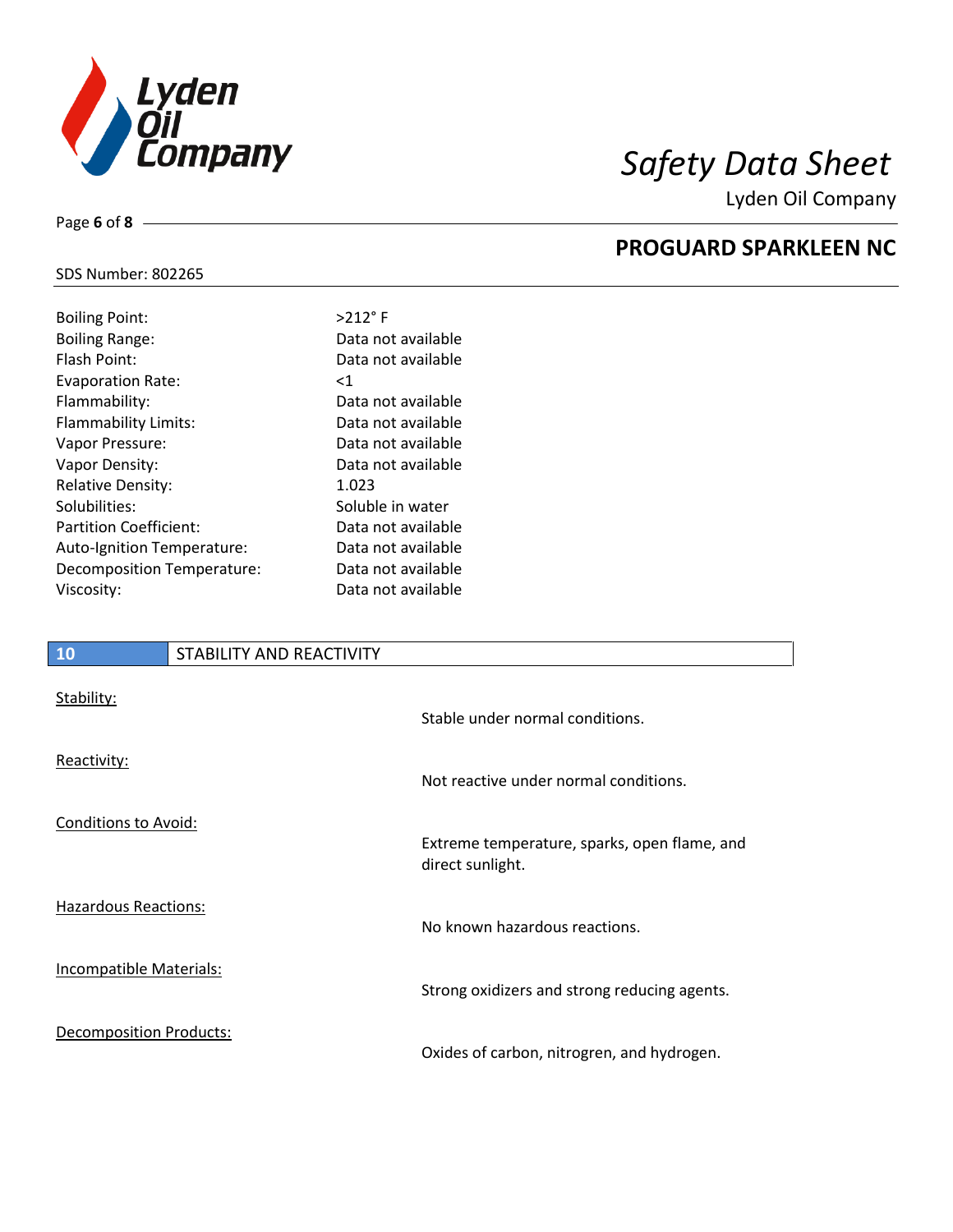

Lyden Oil Company

SDS Number: 802265

Page **7** of **8**

| $\overline{11}$<br><b>TOXICOLOGICAL INFORMATION</b>                                |                                                                                                                           |
|------------------------------------------------------------------------------------|---------------------------------------------------------------------------------------------------------------------------|
| Routes of Exposure:                                                                | Skin and eye contact are the primary routes of<br>exposure although exposure may occur following<br>accidental ingestion. |
| <b>Exposure Effects:</b>                                                           | This mixture can cause irritation to skin and<br>irritation, redness to the eyes.                                         |
| <b>Measures of Toxicity:</b>                                                       | No test data available.                                                                                                   |
| Carcinogenic/Mutagenic Precautions:                                                | Non-carcinogenic and not expected to be<br>mutagentic.                                                                    |
| 12<br><b>ECOLOGICAL INFORMATION</b>                                                |                                                                                                                           |
| <b>Ecological Precautions:</b>                                                     | Avoid exposing to the environment.                                                                                        |
| <b>Ecological Effects:</b><br>No specific environmental or aquatic data available. |                                                                                                                           |
| 13<br>DISPOSAL CONSIDERATIONS                                                      |                                                                                                                           |
| <b>Disposal Methods:</b>                                                           | Dispose of waste material in accordance with all<br>local, state, and federal requirements.                               |
| Disposal Containers:                                                               | Use properly approved container for disposal.                                                                             |
| <b>Special Precautions:</b>                                                        | Do not flush to surface waters or drains.                                                                                 |